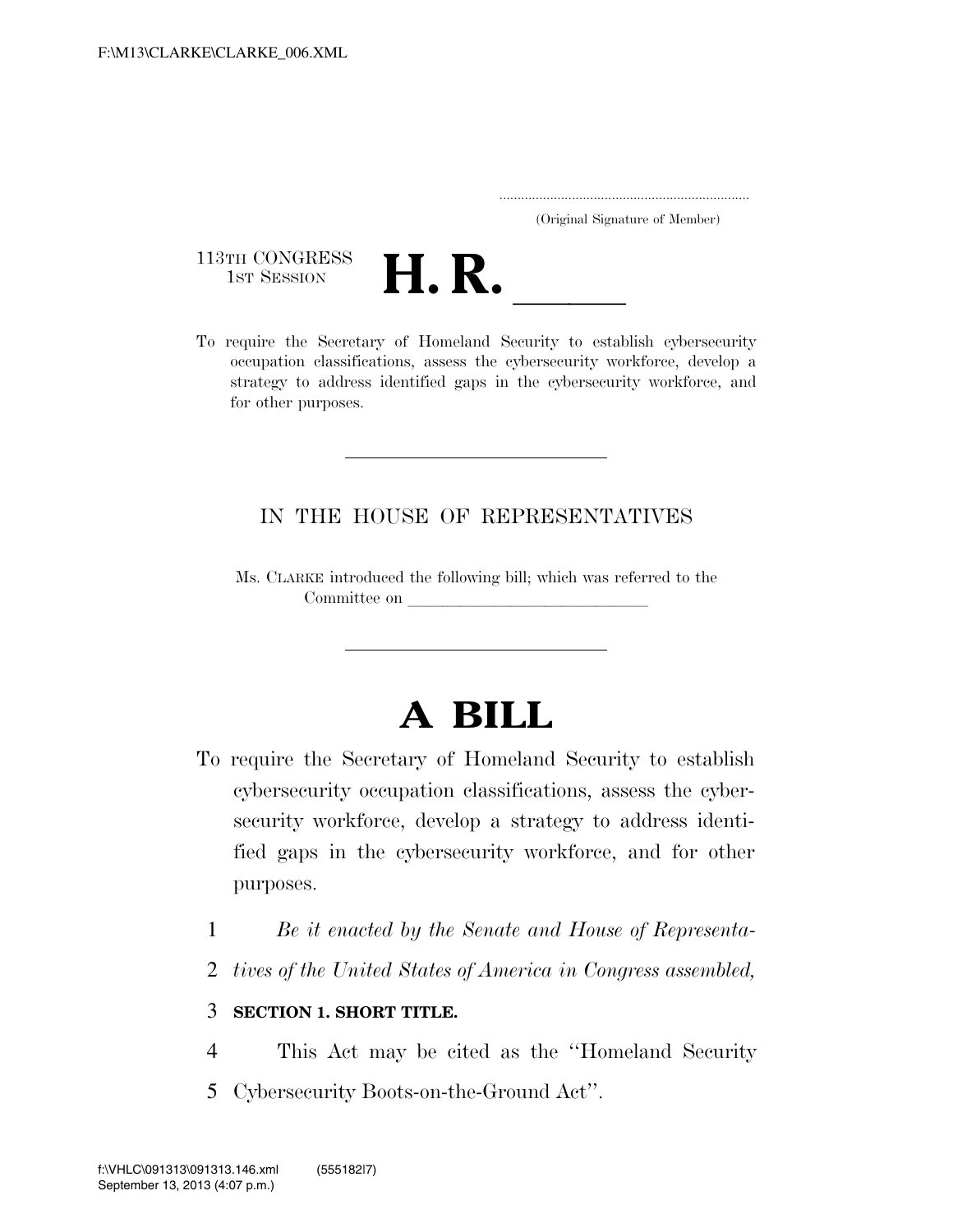$\mathfrak{D}$ 

# **SEC. 2. CYBERSECURITY OCCUPATION CLASSIFICATIONS, WORKFORCE ASSESSMENT, AND STRATEGY.**  (a) CYBERSECURITY OCCUPATION CLASSIFICA- TIONS.— (1) IN GENERAL.—Not later than 90 days after the date of the enactment of this Act, the Secretary

 of Homeland Security shall develop and issue com- prehensive occupation classifications for individuals performing activities in furtherance of the cybersecu- rity mission of the Department of Homeland Secu-rity.

 (2) APPLICABILITY.—The Secretary of Home- land Security shall ensure that the comprehensive occupation classifications issued under subsection (a) may be used throughout the Department of Home- land Security and are made available to other Fed-eral agencies.

(b) CYBERSECURITY WORKFORCE ASSESSMENT.—

 (1) IN GENERAL.—Not later than 180 days after the date of the enactment of this Act, the Sec- retary of Homeland Security, acting through the Chief Human Capital Officer and Chief Information Officer of the Department of Homeland Security, shall assess the readiness and capacity of the De-partment to meet its cybersecurity mission.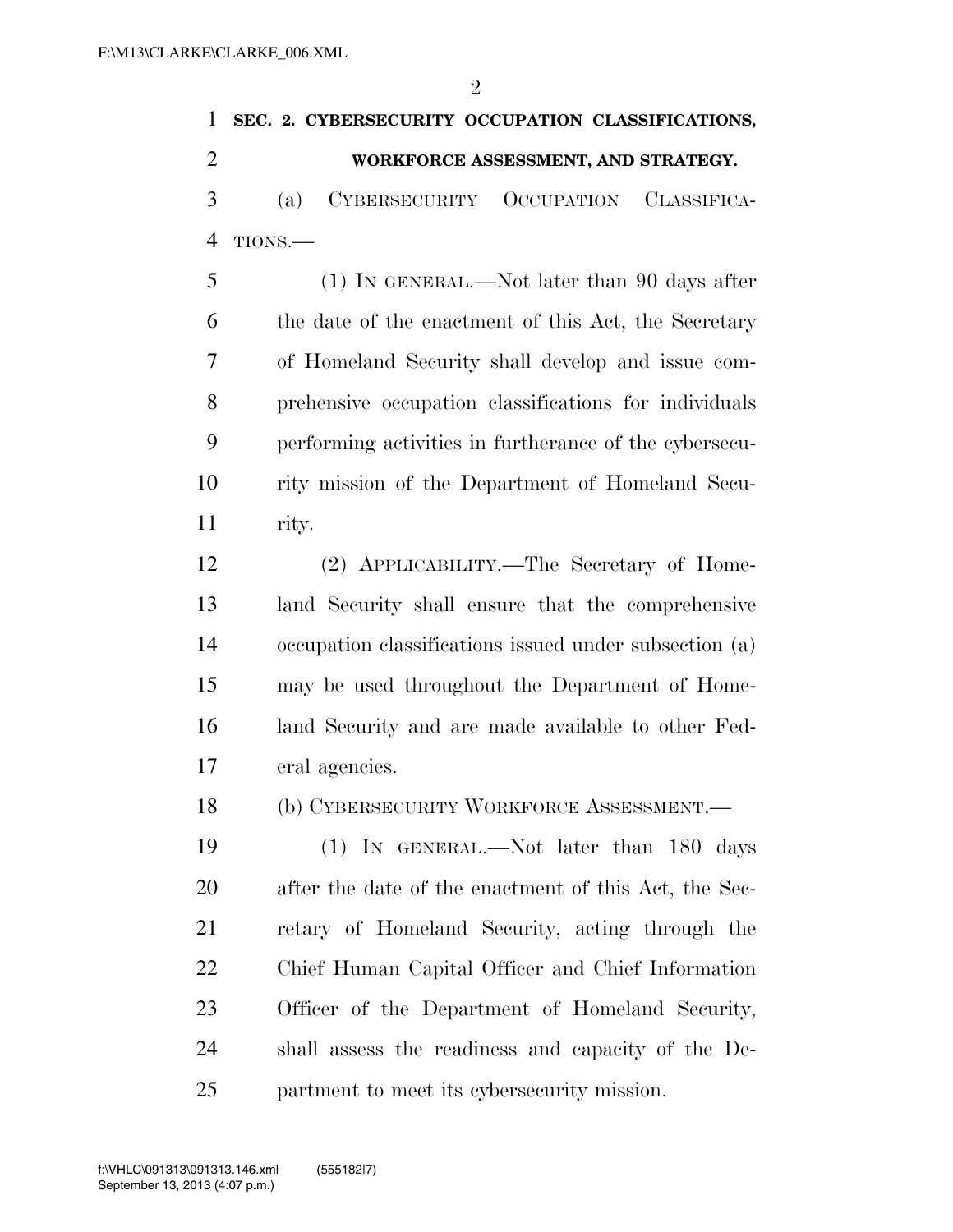| $\mathbf{1}$   | (2) CONTENTS.—The assessment<br>required          |
|----------------|---------------------------------------------------|
| $\overline{2}$ | under paragraph (1) shall, at a minimum, include  |
| 3              | the following:                                    |
| $\overline{4}$ | (A) Information where cybersecurity posi-         |
| 5              | tions are located within the Department of        |
| 6              | Homeland Security, specified in accordance        |
| 7              | with the cybersecurity occupation classifications |
| 8              | issued under subsection (a).                      |
| 9              | (B) Information on which cybersecurity po-        |
| 10             | sitions are—                                      |
| 11             | (i) performed by—                                 |
| 12             | (I) permanent full time depart-                   |
| 13             | mental employees;                                 |
| 14             | (II) individuals employed by inde-                |
| 15             | pendent contractors; and                          |
| 16             | (III) individuals employed<br>$-$ by              |
| 17             | other Federal agencies, including the             |
| 18             | National Security Agency; and                     |
| 19             | (ii) vacant.                                      |
| 20             | (C) The number of individuals hired by the        |
| 21             | Department pursuant to the authority granted      |
| 22             | to the Secretary of Homeland Security in 2009     |
| 23             | to permit the Secretary to fill 1,000 cybersecu-  |
| 24             | rity positions across the Department over a       |
| 25             | three year period, and information on what        |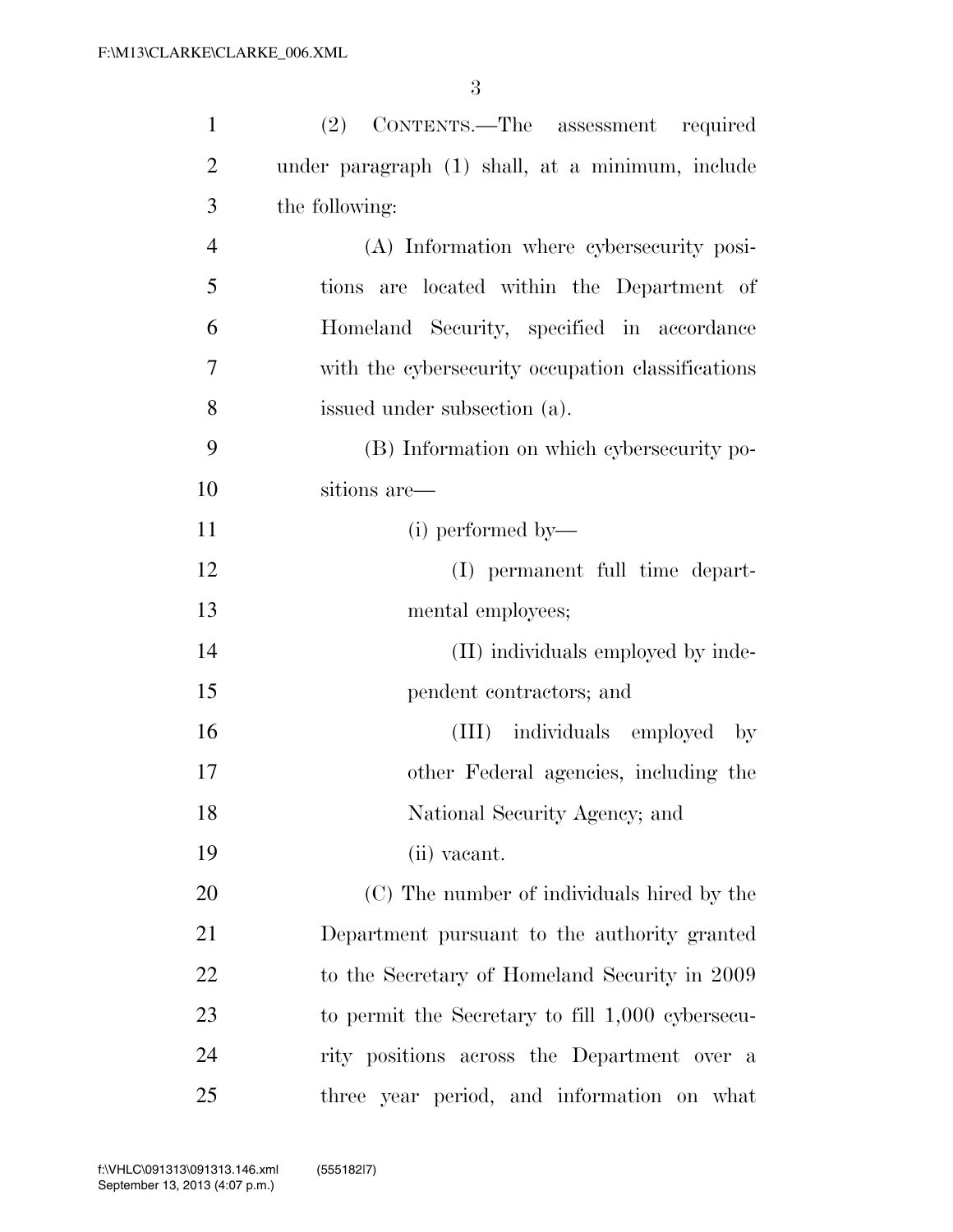challenges, if any, were encountered with re- spect to the implementation of such authority. (D) Information on vacancies within the Department's cybersecurity supervisory work- force, from first line supervisory positions through senior departmental cybersecurity posi- tions. (E) Information on the percentage of indi- viduals within each cybersecurity occupation classification who received essential training to perform their jobs, and in cases in which such training is not received, information on what challenges, if any, were encountered with re- spect to the provision of such training. (c) WORKFORCE STRATEGY.— (1) IN GENERAL.—Not later than 180 days after the date of the enactment of this Act, the Sec- retary of Homeland Security shall develop a com- prehensive workforce strategy that enhances the readiness, capacity, training, and recruitment and 21 retention of the cybersecurity workforce of the De- partment of Homeland Security. (2) CONTENTS.—The comprehensive workforce strategy developed under paragraph (1) shall in-clude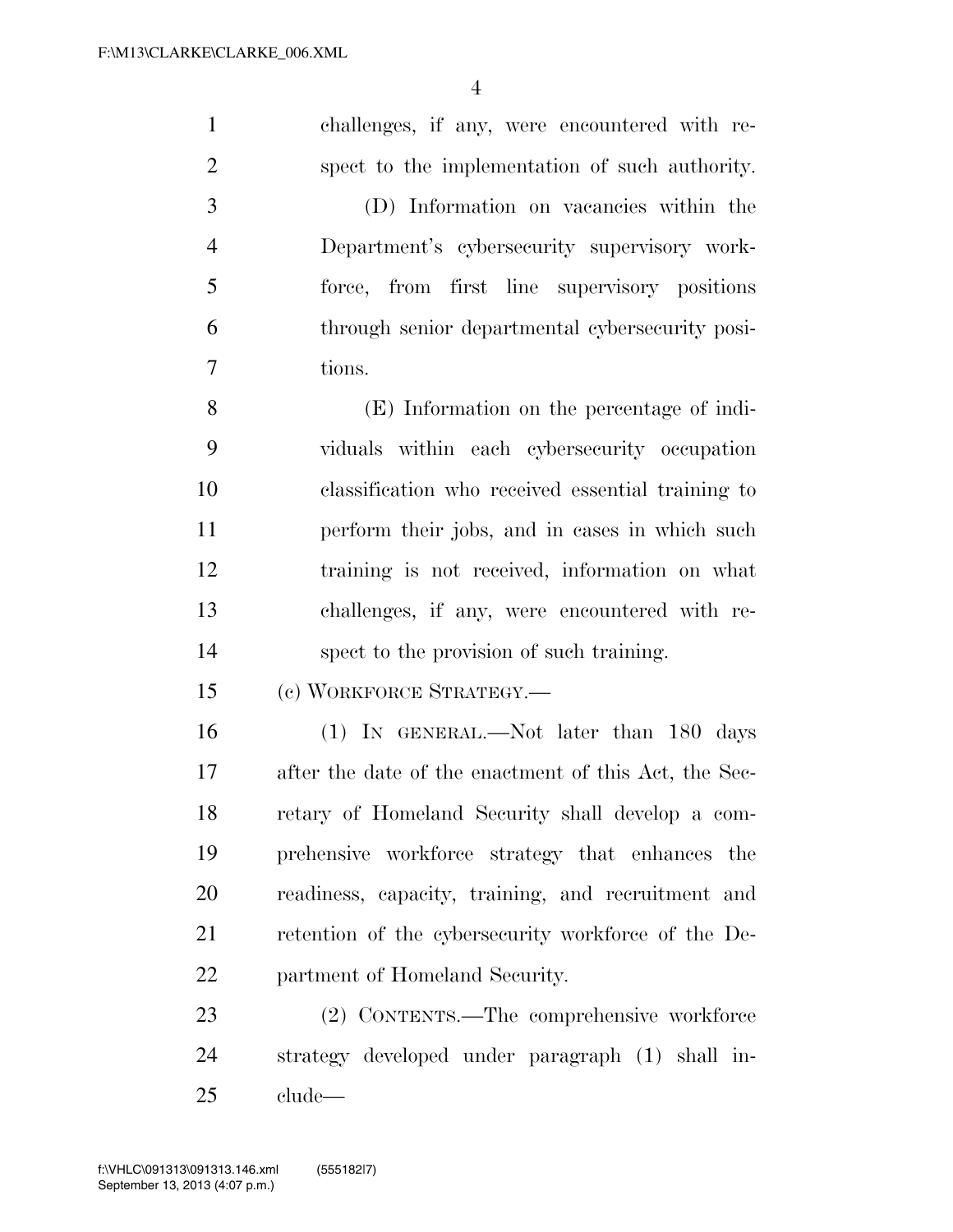(A) a multiphased recruitment plan; and (B) a 10-year projection of Federal work-force needs.

 (d) INFORMATION SECURITY TRAINING.—Not later than 270 days after the date of the enactment of this Act, the Secretary of Homeland Security shall establish and maintain a process to verify on an ongoing basis that indi- viduals employed by independent contractors who serve in cybersecurity positions at the Department of Homeland Security receive initial and recurrent information security training comprised of general security awareness training necessary to perform their job functions, and role-based security training that is commensurate with assigned re- sponsibilities. The Secretary shall monitor and maintain documentation to ensure that training provided to an indi- vidual under this subsection meets or exceeds require-ments for such individual's job function.

 (e) UPDATES.—Together with the submission to Con- gress of annual budget requests, the Secretary of Home- land Security shall provide updates regarding the cyberse- curity workforce assessment required under subsection (b), information on the progress of carrying out the com- prehensive workforce strategy developed under subsection (c), and information on the status of the implementation